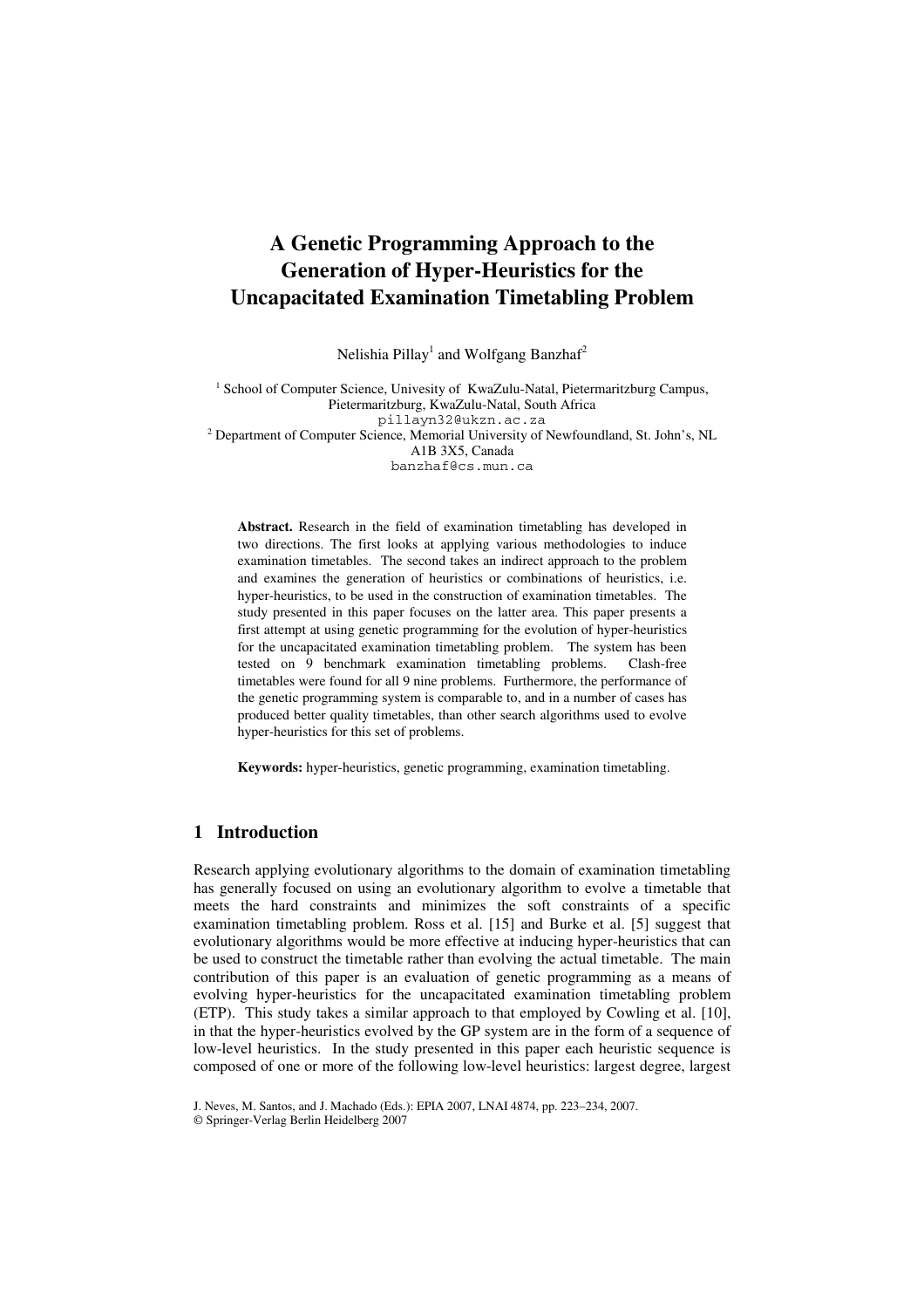weighted degree, largest enrollment, saturation degree and highest cost. During the timetable construction process, each heuristic is used to schedule *n* examinations, where  $n$  is the total number of examinations divided by the number of heuristics in the sequence. The GP system was used to generate hyper-heuristics for 9 benchmark problems. The system produced feasible timetables for all 9 problems. Furthermore, the quality of the timetables produced by the system was comparative to, and in a number cases better than, those induced by other hyper-heuristic systems.

The following section provides an overview of the examination timetabling problem and previous work investigating the generation of hyper-heuristics for the uncapacitated examination timetabling problem. Section **3** proposes a GP system for the induction of hyper-heuristics for the uncapacitated ETP. The overall methodology employed in the study is presented in section **4** and the performance of the GP-based hyper-heuristic system on the 9 benchmarks is discussed in section **5**. Section **6**  summarizes the findings of the study and describes future extensions of the project.

# **2 The Uncapacitated Examination Timetabling Problem (ETP) and Hyper-Heuristics**

This section provides an overview of the uncapacitated examination timetabling problem and previous work investigating the generation of hyper-heuristics for this domain.

#### **2.1 The Uncapacitated Examination Timetabling Problem (ETP)**

The ETP requires *n* examinations to be scheduled in *m* timeslots so as to satisfy the hard constraints of the problem and minimize the soft constraints violated [14]. The hard constraints of a problem must be met in order for the timetable to be feasible. The following are examples of hard constraints:

- There must be no clashes, i.e. two students cannot be scheduled to write two or more examinations during the same period.
- Room capacities for each sitting must not be exceeded.

Soft constraints are often contradictory and we aim to minimize the number of soft constraints violated. For example:

- Examinations are well-spaced for each group of students.
- Scheduling examinations with large enrollments earlier in the examination period.

The hard and soft constraints usually differ for each institution. The uncapacitated version of the problem does not require room capacities to be catered for. The following section describes previous studies researching the induction of hyperheuristics for the uncapacitated ETP.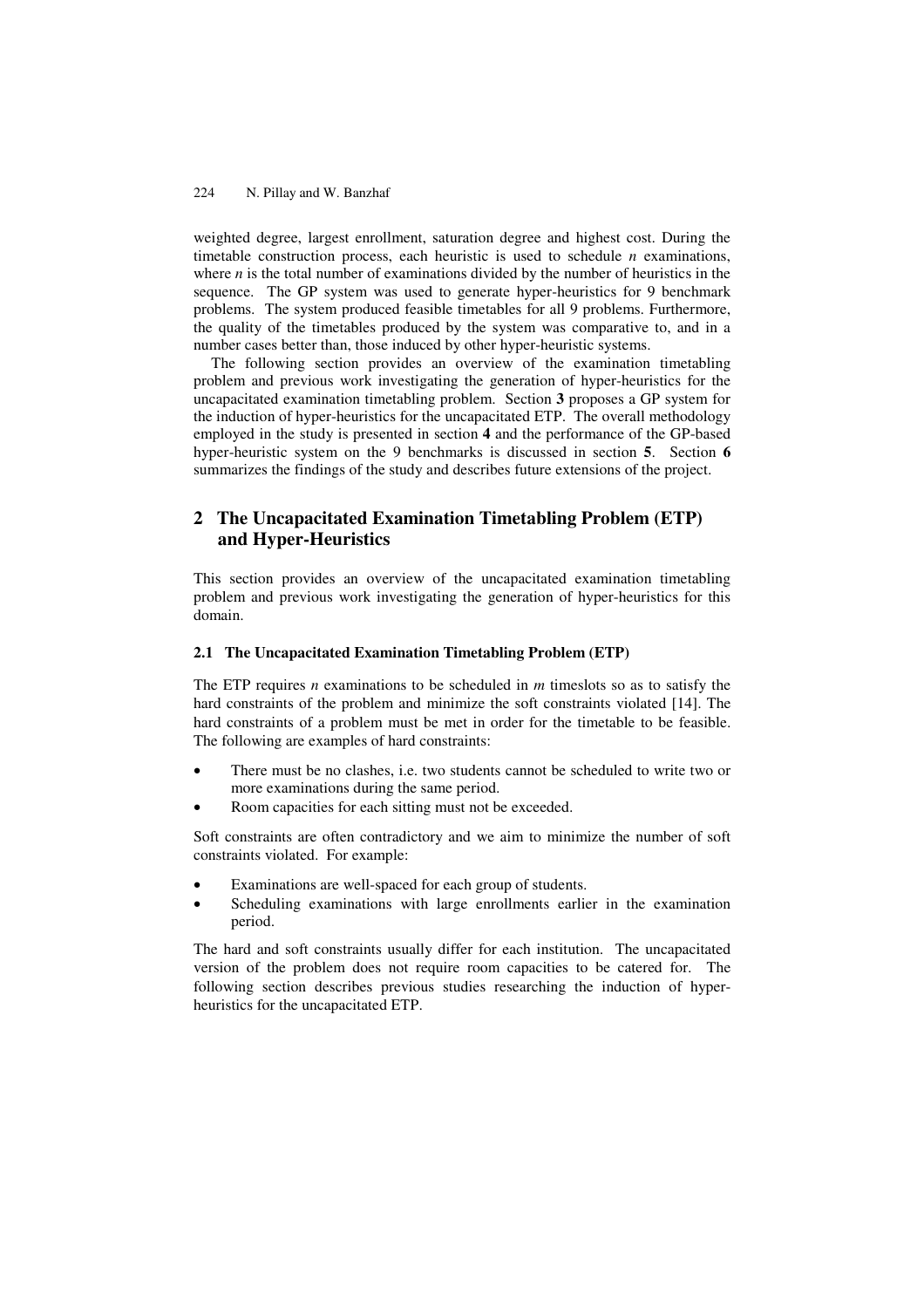#### **2.2 Hyper-Heuristics and the ETP**

Hyper-heuristics are heuristics that are used to choose one or more low-level heuristics for a particular problem ([5], [15] and [16]). These selections do not rely on domain knowledge and hence provide a more general solution to the ETP. The first attempt at using evolutionary algorithms to evolve instructions for constructing an examination timetable rather than inducing the actual timetable was the study conducted by Terashima-Marin et al. [17] to generate solutions to the capacitated ETP. Each element of the population is a combination of one of three timetable construction strategies, condition/s indicating when to change strategy as well as heuristics for deciding which examination to allocate next and which timeslot to assign an examination to. This section provides an overview of previous work investigating the generation of hyper-heuristics for the uncapacitated examination timetabling problem. The studies described are those that are most relevant to that presented in the paper, i.e. the methodologies employed generate combinations of low-level heuristics and have been tested on the same set of benchmarks.

Asmuni et al. [2] have used a fuzzy expert system to induce hyper-heuristics for the uncapacitated ETP. The hyper-heuristic is in the form of a fuzzy weight combining two of the following low-level heuristics: largest degree, largest enrollment and largest saturation degree. An exhaustive search is used to fine tune the fuzzy terms. The examinations are sorted in descending order according to their fuzzy weight and scheduled in this order. Each examination is allocated to the minimum penalty slot. In the case of clashes examinations are de-allocated and re-scheduled so as to remove the clash.

Qu et al. [13] use a variable neighborhood search (VNS) to search the space of hyper-heuristics for the uncapacitated ETP. The hyper-heuristic output by the VNS is used to construct the timetable. Each hyper-heuristic is a sequence of two or more low-level heuristics (color degree, largest degree, largest enrollment, largest weighted degree, saturation degree and random ordering). Each low-level heuristic in the sequence is used to decide which examination should be scheduled next. A heuristic maybe used to schedule one or more examinations. In each case the examination is allocated to the minimum penalty slot. During the search process the VNS uses one of two neighborhood sets, namely, VNS1 and VNS2. VNS1 randomly changes 2 to 5 heuristics in a sequence, whereas VNS2 randomly changes 2 to 5 heuristics in a subsequence.

Kendall et al. [11] and Burke et al. [7] have implemented Tabu searches to generate hyper-heuristics for the uncapacitated ETP. In the study conducted by Kendall et al. the process begins by creating an initial solution by allocating examinations according to the largest degree or saturation degree heuristics. This initial solution may not be complete in that all examinations may not be scheduled. The neighborhood of the initial solution is than examined so as to improve the timetable. The Tabu search is used to determine which low-level heuristic to apply next. One of four types of low-level heuristics can be applied, namely, heuristics to select and schedule an exam; heuristics to move an exam; a heuristic to swap exams and a heuristic to remove an exam. The Tabu inactive heuristic that produces the best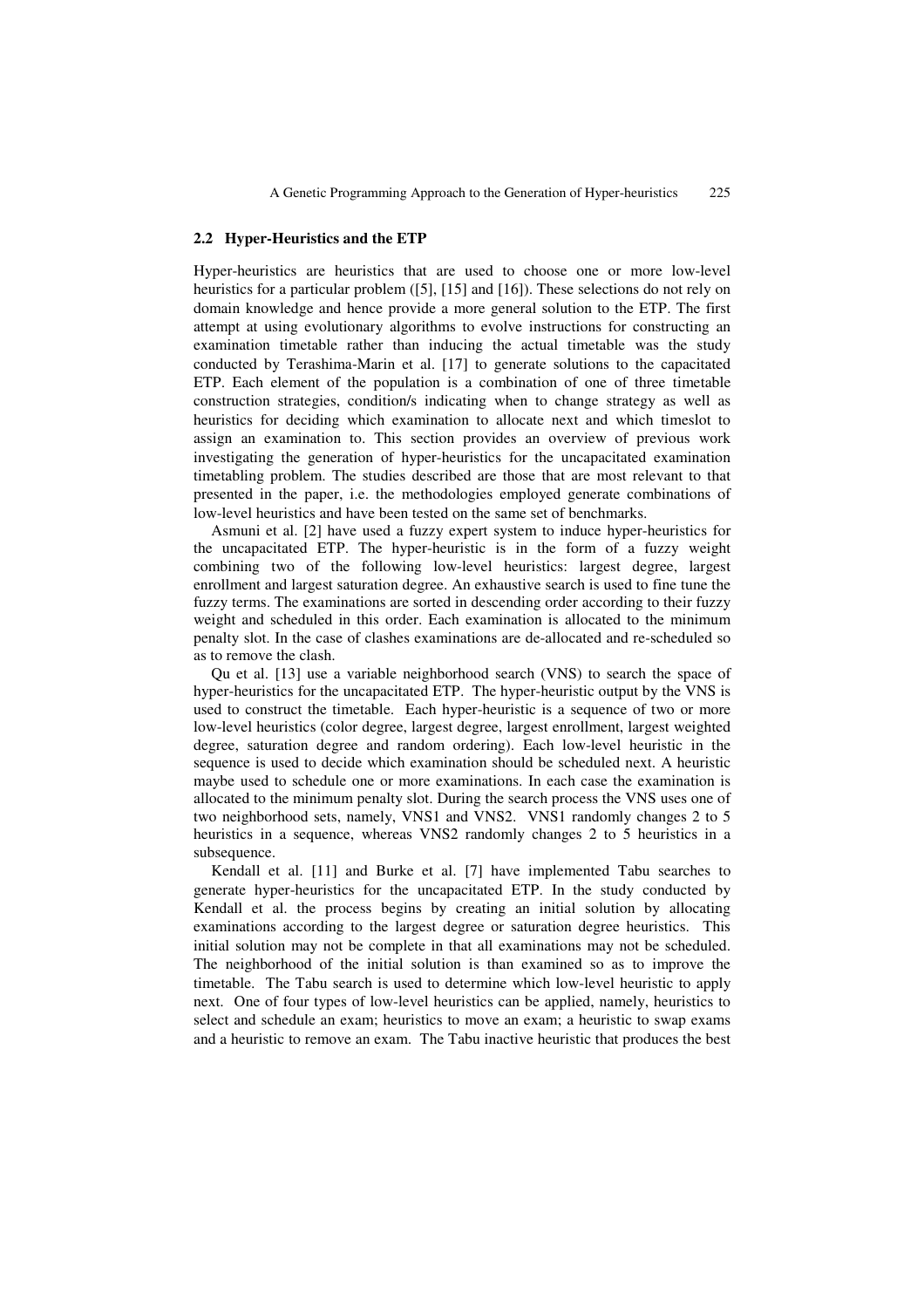improvement is applied next. The refinement process continues until either a time limit has been exceeded or there are no more improvements.

The Tabu search employed by Burke et al. [7] is used to search the hyper-heuristic search space in order to identify a heuristic sequence that produces the best quality timetable. Each list is comprised of two or more of the following low level heuristics: least saturation degree, largest colour degree, largest degree, largest weighted degree, largest enrollment and random ordering. Each heuristic in the list is used to schedule two examinations. The initial heuristic list for all experiments is composed of only the saturation degree heuristic.

The following section presents a GP system for the generation of hyper-heuristics. Section **5** compares the performance of the GP-based hyper-heuristic system and the hyper-heuristic systems described in this section on a set of 9 benchmark problems.

# **3 Evolving Hyper-Heuristics**

This section describes the GP system that has been implemented to evolve hyperheuristics for the uncapacitated ETP. Genetic programming systems generally produce a program which when executed provides a solution to the problem at hand ([3] and [12]). In this study the program is a sequence of low-level heuristics which specify the order in which examinations should be scheduled when constructing an examination timetable. The GP system uses the generational control model and a run is terminated once the maximum number of generations has been reached. The hyperheuristic that has produced the timetable with lowest hard constraint and soft constraint costs during the run is returned as the solution.

#### **3.1 Representation and Initial Population Generation**

Each element of the population is a string of variable length composed of characters representing one of the following low-level heuristics:

- Largest degree  $(l)$  The examination with the largest number of conflicts is scheduled first.
- Largest enrollment  $(e)$  The examination with the largest student enrollment is scheduled first.
- Largest weighted degree  $(w)$  The examination with the largest number of students involved in clashes is scheduled first.
- Saturation degree  $(s)$  The examination with the least number of feasible (i.e. will not result in a clash) timeslot options is scheduled first.
- Highest cost (h) The examination with the highest proximity cost is scheduled first. The pseudo-code of the function for calculating the proximity cost is listed in **Figure 1** and the weight function used in calculating the proximity cost is defined in **Figure 2**.

An example of a hyper-heuristic is *hsseel*. The hyper-heuristic strings are randomly created during initial population generation. A limit is set on the maximum length of each hyper-heuristic.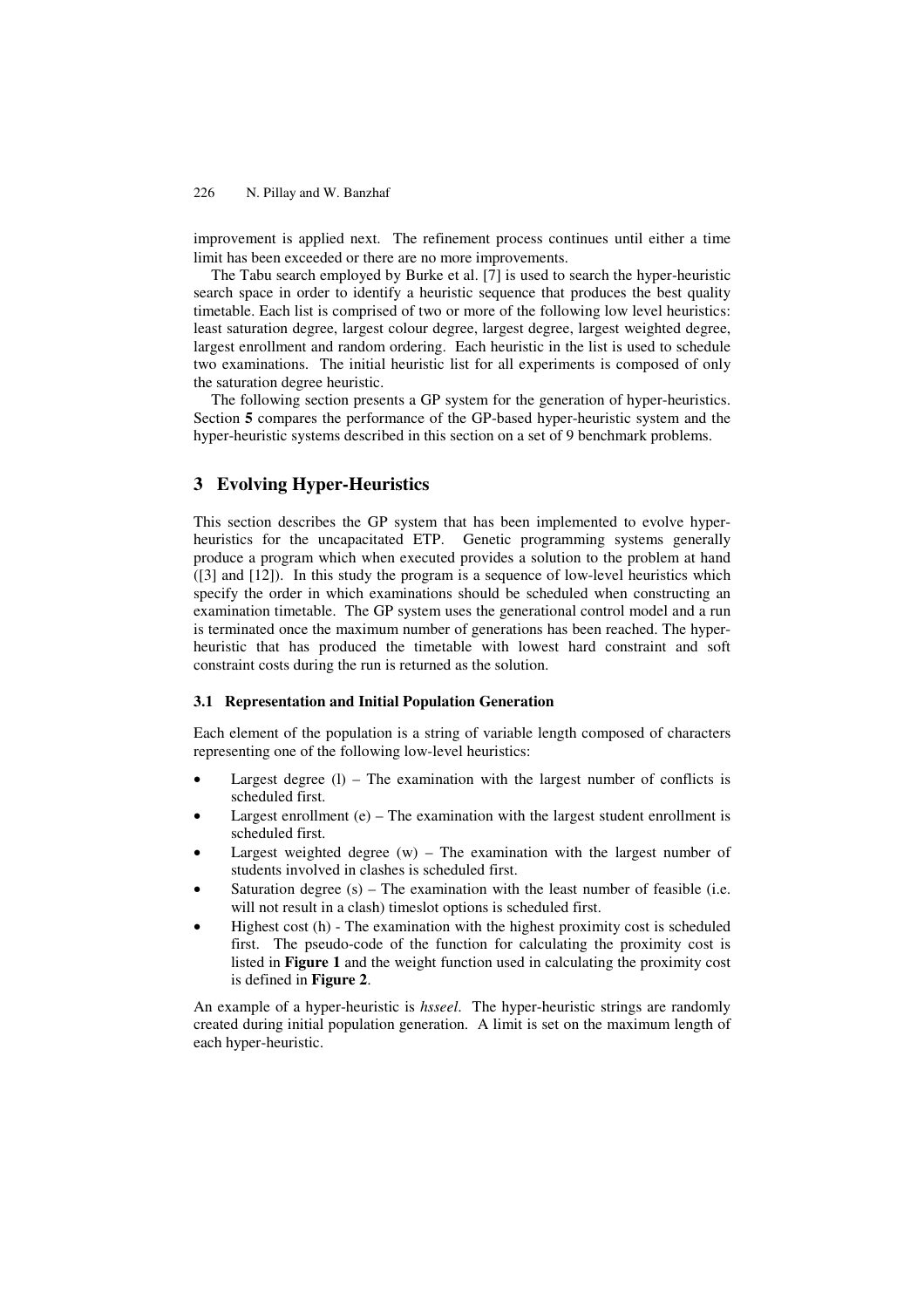A Genetic Programming Approach to the Generation of Hyper-heuristics 227

```
function calc_cost( exam e, period p, total number of students n)
begin 
 \csc = 0for each exam ej other than e
  begin 
    if(e_i has students in common with e and e_i has already been scheduled)
    begin 
      dist = the absolute value of the distance between p and the period e_i has been allocated to 
      ecost = weight(dist) * the number of students common to both exams 
      cost = cost + ecostendif 
  endfor 
 return cost/n
end
```
**Fig. 1.** Pseudo-code for the proximity cost

```
function weight (dist d) 
begin 
 case of d 
   1: return 16 
   2: return 8 
   3: return 4 
   4: return 2 
   5: return 1 
   default : return 0 
 endcase 
end
```
**Fig. 2.** Weight function

# **3.2 Evaluation and Selection**

Each element of the population is evaluated by using the hyper-heuristic to construct a timetable. Each low-level heuristic in the hyper-heuristic is used to schedule *n* examinations, where *n* is the total number of examinations divided by the length of the hyper-heuristic. Each examination is allocated to the minimum penalty slot, i.e. the slot that does not cause a clash and results in the lowest proximity cost. The raw fitness of a hyper-heuristic is calculated by applying equation (1) to the timetable constructed using the hyper-heuristic:

$$
(number_of_class + 1)*proximity\_cost
$$
\n
$$
(1)
$$

The proximity cost is a measure of how well the examinations are spaced and is calculated using equation (2) in section **4**. Tournament selection is used to choose the parents of the next generation.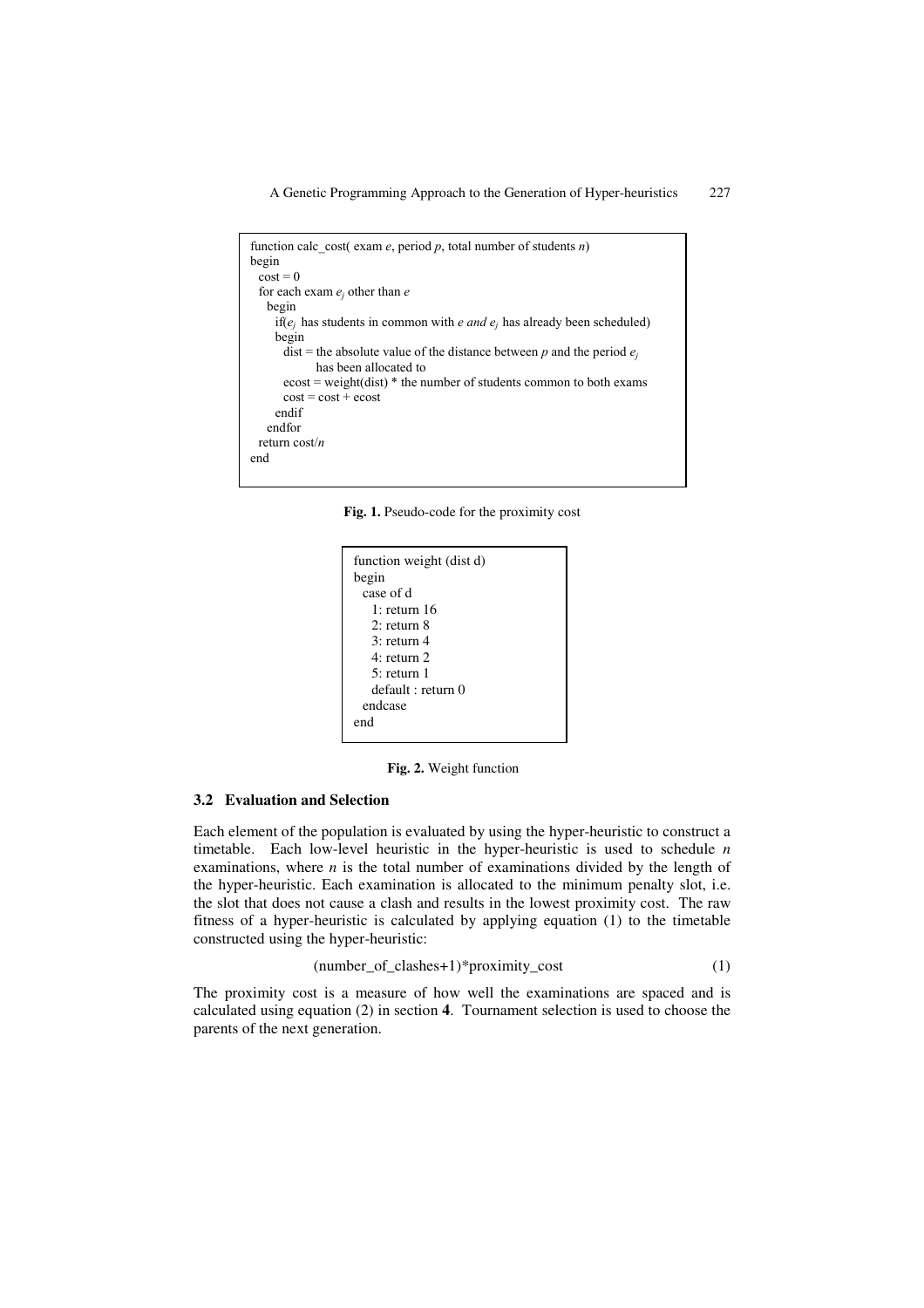#### **3.3 Genetic Operators**

The mutation and crossover operators are used to create the next generation. A limit is not set on the length of the offspring produced by the genetic operators. The mutation operator changes a randomly chosen heuristic. This process is illustrated in **Figure 3**.

1. Randomly choose a heuristic to change in the parent *hssess*  2. Replace the chosen heuristic with a randomly selected heuristic (from *h*, *s*, *l*, *e*, *w*) *wssess* 

**Fig. 3.** The mutation process

The crossover operator is depicted in **Figure 4**.

| 1. | Randomly choose crossover points in both the parents           |                |  |
|----|----------------------------------------------------------------|----------------|--|
|    | $P_1$ : lwesh                                                  | $P_2$ : sshhle |  |
| 2. | Swap the fragments at the crossover points to create offspring |                |  |
|    | $O1:$ lwshhle                                                  | $O_2$ : sesh   |  |
| 3. | Return the fitter of the two offspring                         |                |  |
|    |                                                                |                |  |

**Fig. 4.** The crossover process

The crossover operator randomly selects crossover points in each of the chosen parents. Two offspring are created by swapping the fragments at the crossover points. The fitter of the two offspring is returned as the result of the operation.

# **4 Experimental Setup**

The GP-based hyper-heuristic system was tested on 9 of the Carter benchmarks [9]. These benchmarks are data sets for real-world exam timetabling problems from various universities and high schools. The characteristics of the data sets used are listed in **Table 1**. The density of the conflict matrix is to some extent an indication of the problem difficulty and is calculated to be the ratio of the number of examinations involved in clashes and the total number of exams.

The hard constraint for this problem is that no student must be scheduled to write two or more examinations at the same time, i.e. there must be no clashes. The soft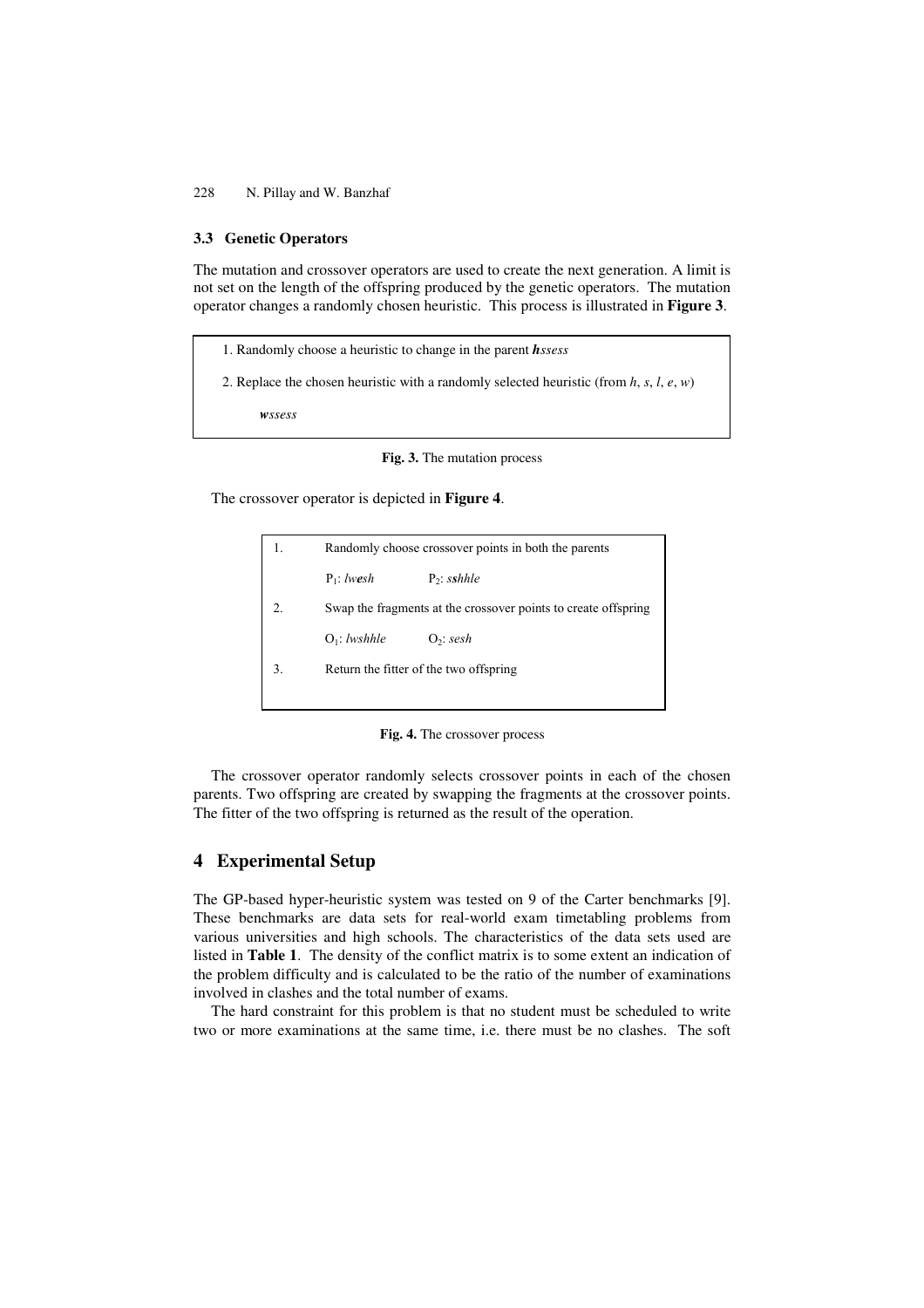| Data Set     | <b>Institution</b>                                                  | <b>Periods</b> | No. of<br><b>Exams</b> | No. of<br><b>Students</b> | <b>Density</b><br>of             |
|--------------|---------------------------------------------------------------------|----------------|------------------------|---------------------------|----------------------------------|
|              |                                                                     |                |                        |                           | <b>Conflict</b><br><b>Matrix</b> |
| ear-f- $83I$ | Earl Haig Collegiate<br>Institute, Toronto                          | 24             | 190                    | 1125                      | 0.27                             |
| hec-s-92 $I$ | Ecole des Hautes Etudes<br>Commerciales, Montreal                   | 18             | 81                     | 2823                      | 0.42                             |
| $kfu-s-93$   | King Fahd University of<br>Petroleum and Minerals,<br><b>Dharan</b> | 20             | 461                    | 5349                      | 0.06                             |
| $1se-f-91$   | London School of<br>Economics                                       | 18             | 381                    | 2726                      | 0.06                             |
| $rye-s-93$   | Ryerson University,<br>Toronto                                      | 23             | 486                    | 11483                     | 0.08                             |
| sta-f-83 $I$ | St Andrew's Junior High<br>School, Toronto                          | 13             | 139                    | 611                       | 0.14                             |
| $tre-s-92$   | Trent University,<br>Peterborough, Ontario                          | 23             | 261                    | 4360                      | 0.18                             |
| $ute-s-92$   | Faculty of Engineering,<br>University of Toronto                    | 10             | 184                    | 2749                      | 0.08                             |
| yor-f-83 $I$ | York Mills Collegiate<br>Institute, Toronto                         | 21             | 181                    | 941                       | 0.29                             |

**Table 1.** Carter benchmarks

constraint requires the examinations to be well-spaced. The soft constraint cost is referred to as the proximity cost and is calculated using the following equation:

$$
\frac{\sum w(l_e - e_j l)N_{ij}}{S}
$$
 (2)

where:

- 1)  $|e_i e_j|$  is the distance between the periods of each pair of examinations  $(e_i, e_j)$  with common students.
- 2)  $N_{ij}$  is the number of students common to both examinations.
- 3) *S* is the total number of students
- 4) w(1) = 16, w(2) = 8, w(3) = 4, w(4) = 2 and w(5) = 1, i.e. the smaller the distance between periods the higher the weight allocated.

Note that this equation calculates the proximity cost of a complete timetable whereas the pseudo-code in **Figure 1** calculates the cost of scheduling a particular examination in a partially constructed timetable, given the examinations that have already been allocated to a timeslot at that point. For problems with different hard and soft constraints the function for calculating the raw fitness will be different from that defined in section **3.2**.

The GP parameter values are listed in **Table 2**. These values have been obtained empirically by performing test runs for each of the 9 data sets.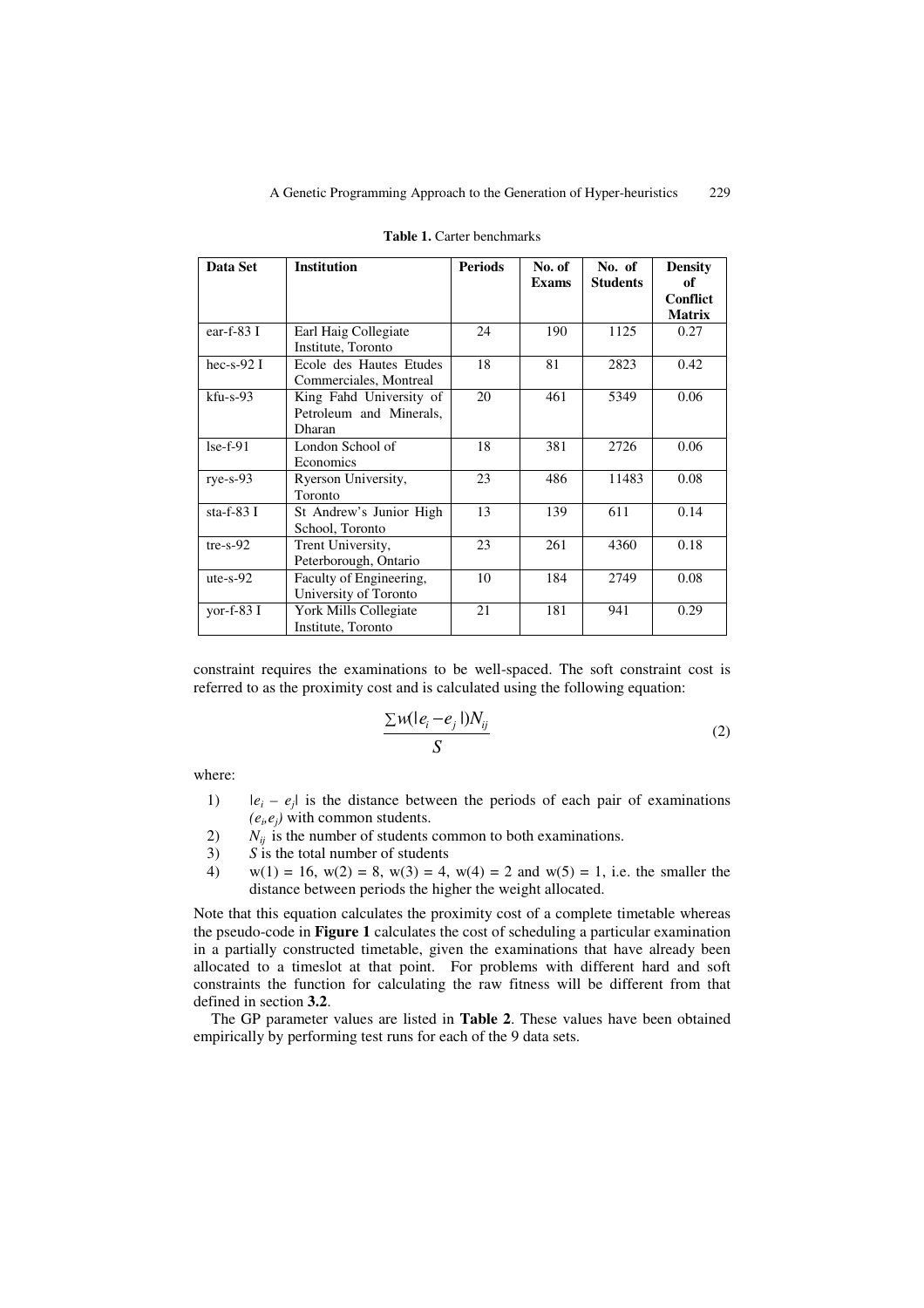| Population size        | 500 |
|------------------------|-----|
| No. of generations     | 50  |
| Maximum initial length |     |
| Tournament size        | 10  |
| <b>Mutation</b> rate   | 40% |
| Crossover rate         | 60% |

**Table 2.** GP Parameters

The system was implemented in Java using JDK1.4.2 and simulations were run on a Windows XP machine with an Intel Pentium M with 512 MB of RAM.

### **5 Results and Discussion**

-

Due to the randomness associated with GP and hence the possibility of selection noise<sup>1</sup> ten runs were performed for each data set. The duration of a run ranges from about 15 minutes for the smaller data sets to about 4 hours for the larger data sets. The system evolved feasible timetables for all 9 problems. **Table 3** lists the average proximity costs and the best individual and its proximity cost for each of the data sets. The timetables constructed for each data set using the best hyper-heuristic obtained can be found at http://saturn.cs.unp.ac.za/~nelishiap/et/hyper\_heuristics.htm.

The saturation degree (s) and the highest cost (h) heuristics occur most frequently in the best hyper-heuristics found for each of the data sets. **Figure 5** illustrates the distribution of calls to low-level heuristics in the best hyper-heuristic found for all data sets. Note that the saturation degree, highest cost and largest degree heuristics are invoked in the best hyper-heuristics for almost all the data sets with the highest cost and saturation degree occurring most frequently. The saturation degree heuristic appears to speed up the construction of clash-free timetables while the highest cost heuristic reduces the soft constraint cost.

We compare the performance of the GP system to other methodologies applied to generating hyper-heuristics for the uncapacitated ETP. **Table 4** lists the performance of the GP system and other methods employed to generate hyper-heuristics (details of

| Data Set                  | Average               | <b>Best Proximity</b> | <b>Best Hyper-Heuristic</b>           |  |
|---------------------------|-----------------------|-----------------------|---------------------------------------|--|
|                           | <b>Proximity Cost</b> | Cost                  |                                       |  |
| ear-f-83 $I$              | 36.94                 | 36.74                 | hsshsssshslssh                        |  |
| hec-s-92 $I$              | 11.64                 | 11.55                 | hhlssll                               |  |
| $kfu-s-93$                | 14.25                 | 14.22                 | hhslsssssll                           |  |
| $1se-f-91$                | 10.97                 | 10.90                 | hsshshshshhhshhshhshhhllhhhww         |  |
| $rye-s-93$                | 9.39                  | 9.35                  | hssshshshees                          |  |
| sta-f-83 $I$              | 158.35                | 158.22                | hsehshehshhhhshhshwhswl               |  |
| $tre-s-92$                | 8.51                  | 8.48                  | hssshshshees                          |  |
| $ute-s-92$                | 27.61                 | 26.65                 | hhssshsslessshssslshshsssseslllsswssh |  |
| $\overline{V}$ vor-f-83 I | 41.82                 | 41.57                 | ssshh                                 |  |

**Table 3.** Performance of the GP system on the Carter benchmarks

1 Please note that the reason for performing more than one run is not to show statistical significance.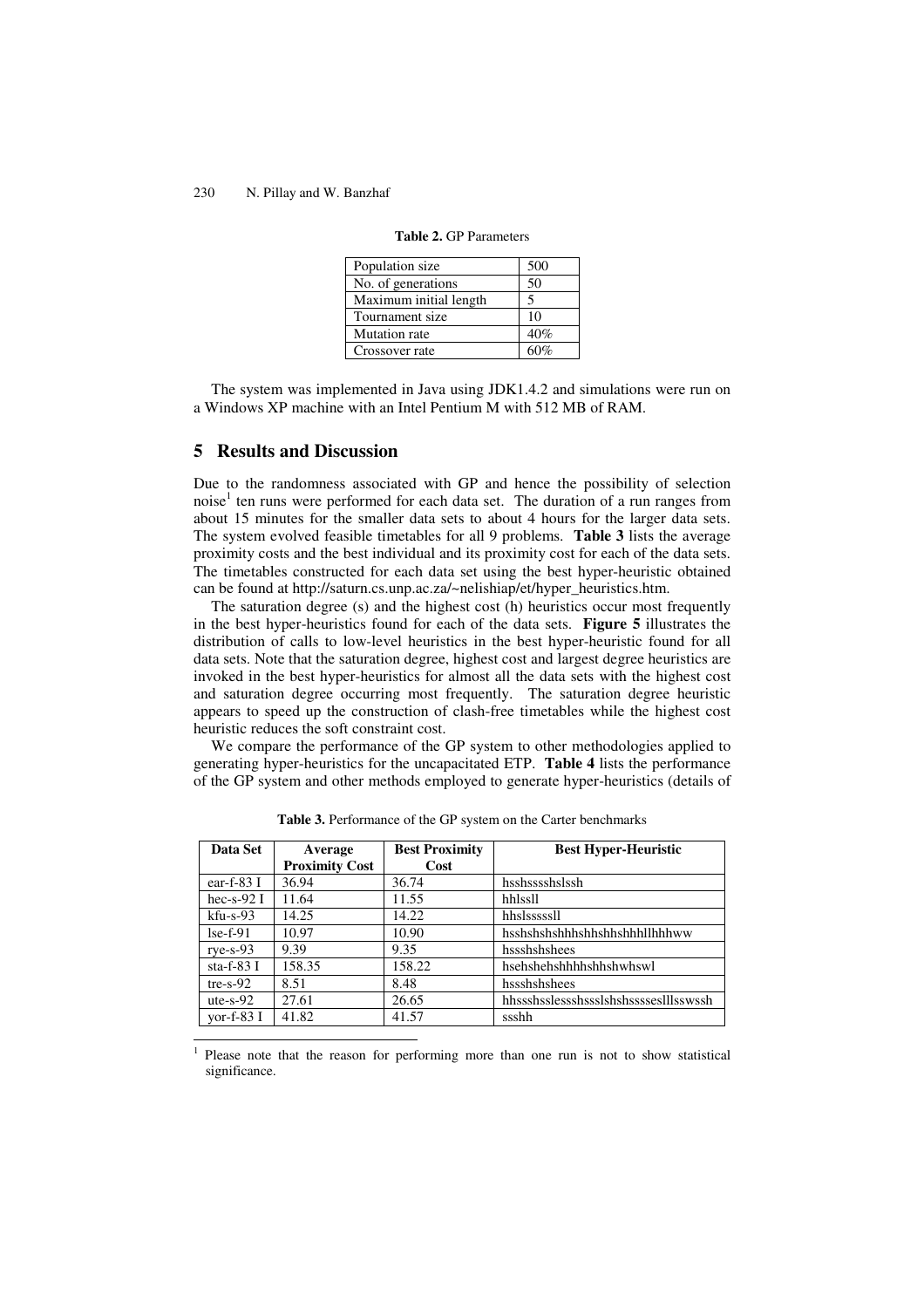

**Fig. 5.** Distribution of calls to low-level heuristics

these systems are provided in section **2.2**) for the same set of benchmarks. The best soft constraint cost obtained for each of the data sets is highlighted. These methodologies are:

- FES The fuzzy expert system implemented by Asmuni et al. [2].
- VNS The variable neighborhood search implemented by Qu et al. [13].
- TS1 The Tabu search applied by Kendall et al. [11]. In this study each simulation was run for 4 hours.
- TS2 The Tabu search implemented by Burke et al. [7].

Note that the methodologies that the GP system is being compared to employ very different search mechanisms from that used by the system and a direct comparison of the parameters used is therefore not feasible.

It is evident from **Table 4** that the performance of genetic programming is comparable to the other search methods used to generate hyper-heuristics. The quality

**Table 4.** The performance of the GP system and other methodologies used to induce hyperheuristics for the uncapacitated ETP

| Data Set     | <b>GP</b> | <b>FES</b> | <b>VNS</b> | TS1    | TS <sub>2</sub> |
|--------------|-----------|------------|------------|--------|-----------------|
| ear-f-83 $I$ | 36.74     | 37.02      | 37.29      | 40.18  | 38.19           |
| hec-s-92 $I$ | 11.55     | 11.78      | 12.23      | 11.86  | 12.72           |
| $kfu-s-93$   | 14.22     | 15.81      | 15.11      | 15.84  | 15.76           |
| $lse-f-91$   | 10.90     | 12.09      | 12.71      |        | 13.15           |
| $rye-s-93$   | 9.35      | 10.35      |            |        |                 |
| sta-f-83 $I$ | 158.22    | 160.42     | 139.3      | 157.38 | 141.08          |
| $tre-s-92$   | 8.48      | 8.67       | 8.67       | 8.39   | 8.85            |
| $ute-s-92$   | 26.65     | 27.78      | 29.68      | 27.60  | 31.65           |
| vor-f-83 $I$ | 41.57     | 40.66      | 43.0       |        | 40.13           |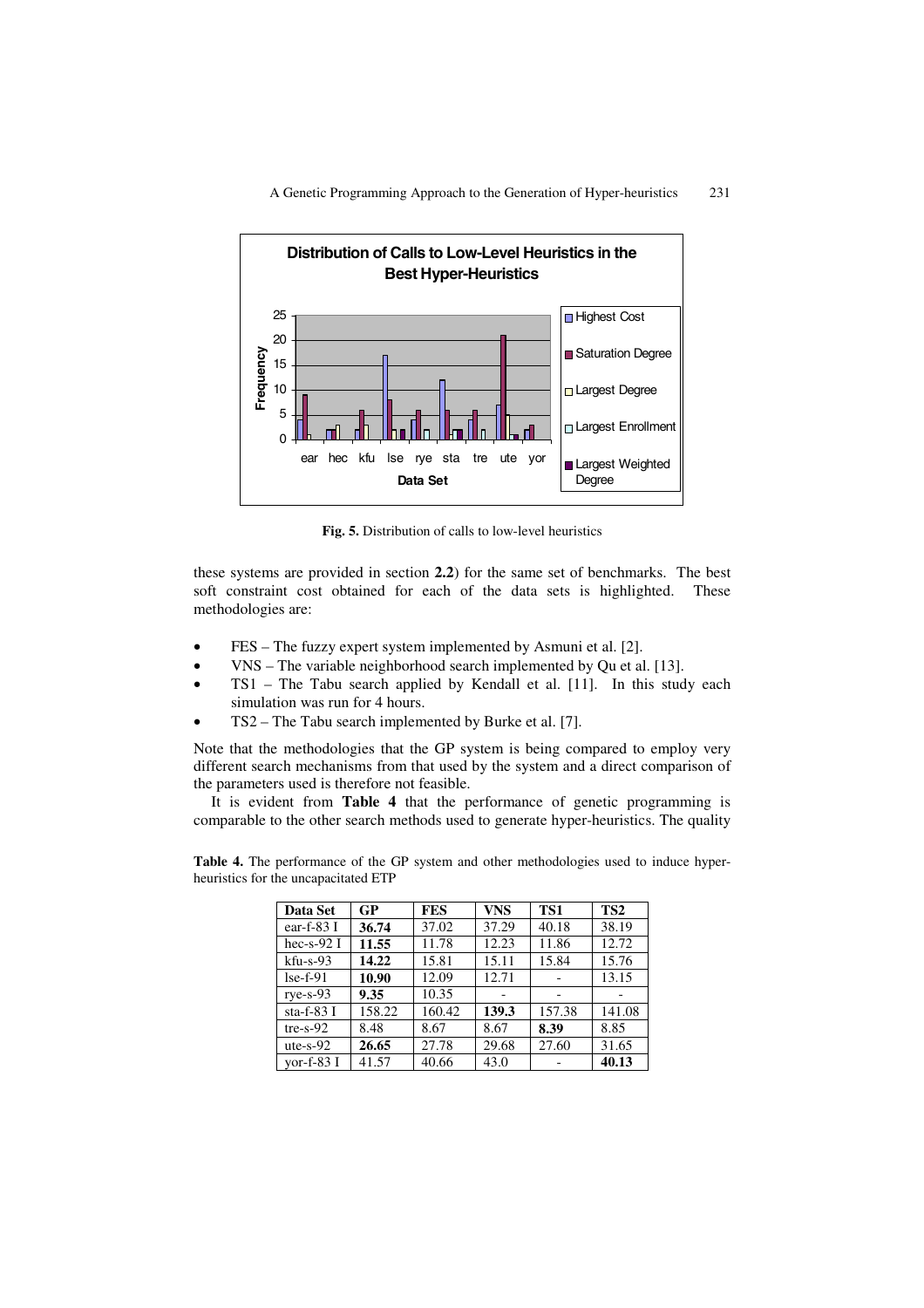of the timetables constructed using the hyper-heuristics induced by the GP system is within the range of those produced by other hyper-heuristic systems. Furthermore, the GP-based hyper-heuristic system has outperformed the other hyper-heuristic systems on 6 of the benchmarks.

The main aim of the study presented in this paper is to evaluate GP as a means of generating hyper-heuristics for the uncapaciated ETP. Hence, emphasis is on producing a general method rather than a method that produces the best results on the the set of benchmarks. However, for completeness we compare the performance of the GP-based hyper-heuristic system to that of methodologies that have been cited in the literature as producing the best results for these benchmarks. **Table 5** compares the performance of the GP system to the following studies:

- The sequential construction and backtracking methodologies employed by Caramia et al. [8].
- The hybrid case-based reasoning system implemented by Yang et al. [18].
- The Ahuja-Orlin algorithm employed by Abdullah et al. [1].
- The Flex-Deluge algorithm implemented by Burke et al. [6].

Note that the system presented in this paper only performs the construction phase for timetable induction while the other methods listed in **Table 5** also include an improvement phase aimed at reducing the proximity cost of feasible timetables produced during the construction phase. Despite this the results produced by the GP system are still within range of the best results produced for the data sets.

| Problem      | <b>GP</b> | Caramia      | Yang et al. | Abdullah     | <b>Burke</b>             | <b>Difference</b> |
|--------------|-----------|--------------|-------------|--------------|--------------------------|-------------------|
|              |           | et al., 2001 | 2004        | et al., 2004 | et, al.                  |                   |
|              |           |              |             |              | 2006                     |                   |
| ear-f- $83I$ | 36.74     | 29.3         | 33.71       | 34.84        | 32.76                    | 7.44              |
| hec-s-92 $I$ | 11.55     | 9.2          | 10.83       | 10.28        | 10.15                    | 2.35              |
| $kfu-s-93$   | 14.22     | 13.8         | 13.82       | 13.46        | 12.96                    | 1.26              |
| $lse-f-91$   | 10.90     | 9.6          | 10.35       | 10.24        | 9.83                     | 1.30              |
| $rye-s-93$   | 9.35      | 6.8          | 8.53        | 8.7          | $\overline{\phantom{a}}$ | 2.55              |
| sta-f-83 $I$ | 158.22    | 158.2        | 151.52      | 159.28       | 157.03                   | 6.7               |
| $tre-s-92$   | 8.48      | 9.4          | 7.92        | 8.13         | 7.75                     | 0.73              |
| $ute-s-92$   | 26.65     | 24.4         | 25.39       | 24.21        | 24.82                    | 2.44              |
| vor-f-83 $I$ | 41.57     | 36.2         | 36.53       | 36.11        | 34.84                    | 6.73              |

**Table 5.** A comparison of the results obtained by the GP system and the best results cited for the benchmarks

## **6 Conclusion and Future Work**

The study presented in this paper is a first attempt at evaluating genetic programming for the purpose of inducing hyper-heuristics for the uncapacitated ETP. A GP system was implemented to induce hyper-heuristics for this problem and was tested on 9 of the Carter benchmarks. This study has revealed the potential of genetic programming as a means of evolving hyper-heuristics for the uncapacitated ETP. The GP system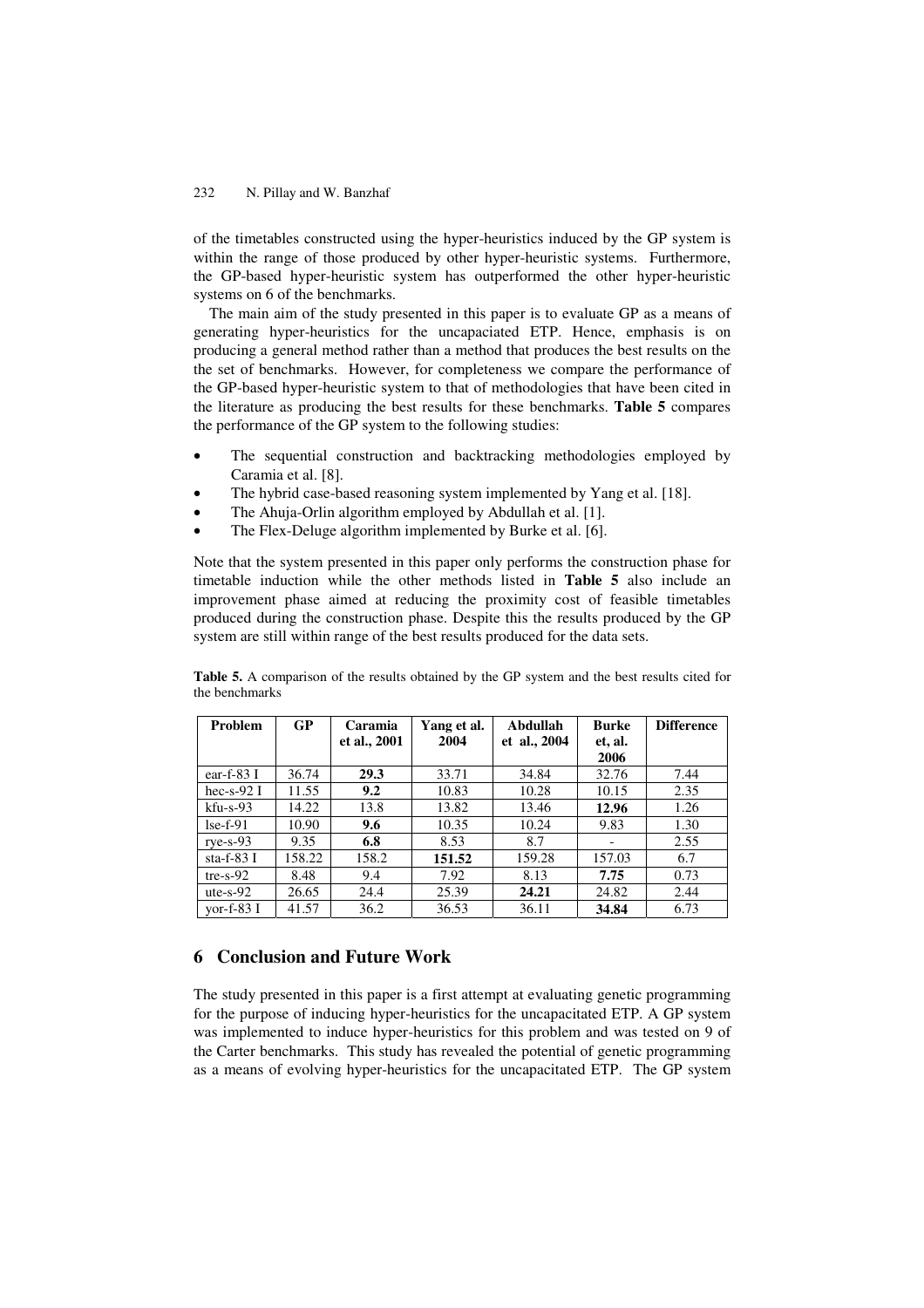generated hyper-heuristics that produced feasible examination timetables with soft constraint costs within the range of other search methods employed for this purpose. Furthermore, the GP-based hyper-heuristic system outperformed the other hyperheuristic systems on 6 of the 9 problems.

One of the drawbacks of this system is the runtime for larger data sets. For example, the runtime for the *kfu-s-93* set is approximately three and a half hours and just over four hours for the *rye-s-*93 data set. Future work will address improving the runtime of the overall system and testing it on additional benchmarks and problems with different hard and soft constraints. In this study a limit was not set on the size of the offspring produced and this did not appear to result in bloating. However, a closer look needs to be taken into the effect of not using such a limit and the overall effect of introns and bloat in this domain. Future extensions of this study will also investigate evolving programs that apply each heuristic more than once, e.g. h4s2, will apply the highest cost heuristic four times and the saturation degree heuristic twice.

**Acknowledgments.** The authors would like to thank the reviewers for their helpful comments and suggestions. This material is based on work financially supported by the National Research Foundation (NRF) of South Africa.

# **References**

- 1. Abdullah, S., Ahmadi, S., Burke, E.K., Dror, M.: Investigating Ahuja-Orlin's Large Neighbourhood Search for Examination Timetabling. Technical Report NOTTCS-TR-2004-8, School of CSiT, University of Nottingham, U.K (2004)
- 2. Asmuni, H., Burke, E.K., Garibaldi, J.M.: Fuzzy Multiple Ordering Criteria for Examination Timetabling. In: Burke, E.K., Trick, M.A. (eds.) PATAT 2004. LNCS, vol. 3616, pp. 147–160. Springer, Heidelberg (2005)
- 3. Banzhaf, W., Nordin, P., Keller, R.E., Francone, F.D.: Genetic Programming An Introduction - On the Automatic Evolution of Computer Programs and its Applications. Morgan Kaufmann Publishers, Inc., San Francisco (1998)
- 4. Burke, E.K., Petrovic, S.: Recent Research Directions in Automated Timetabling. European Journal of Operational Research 140(2), 266–280 (2002)
- 5. Burke, E., Hart, E., Kendall, G., Newall, J., Ross, P., Schulenburg, S.: Hyper-Heuristics: An Emerging Direction in Modern Research. In: Handbook of Metaheuristics, ch. 16, pp. 457–474. Kluwer Academic Publishers, Dordrecht (2003)
- 6. Burke, E.K., Bykov, Y.: Solving Exam Timetabling Problems with the Flex-Deluge Algorithm. In: Burke, E.K., Rudova, H. (eds.) Proceedings of PATAT 2006, pp. 370–372 (2006)
- 7. Burke, E.K., McCollum, B., Meisels, A., Petrovic, S., Qu, R.: A Graph-Based Hyper-Heuristic for Educational Timetabling Problems. European Journal of Operational Research 176, 177–192 (2007)
- 8. Caramia, M., Dell'Olmo, P., Italiano, G.: New Algorithms for Examination Timetabling. In: Näher, S., Wagner, D. (eds.) WAE 2000. LNCS, vol. 1982, pp. 230–241. Springer, Heidelberg (2001)
- 9. Carter, M.W., Laporte, G., Lee, S.Y.: Examination Timetabling: Algorithmic Strategies and Applications. Journal of the Operational Research Society 47(3), 373–383 (1996)